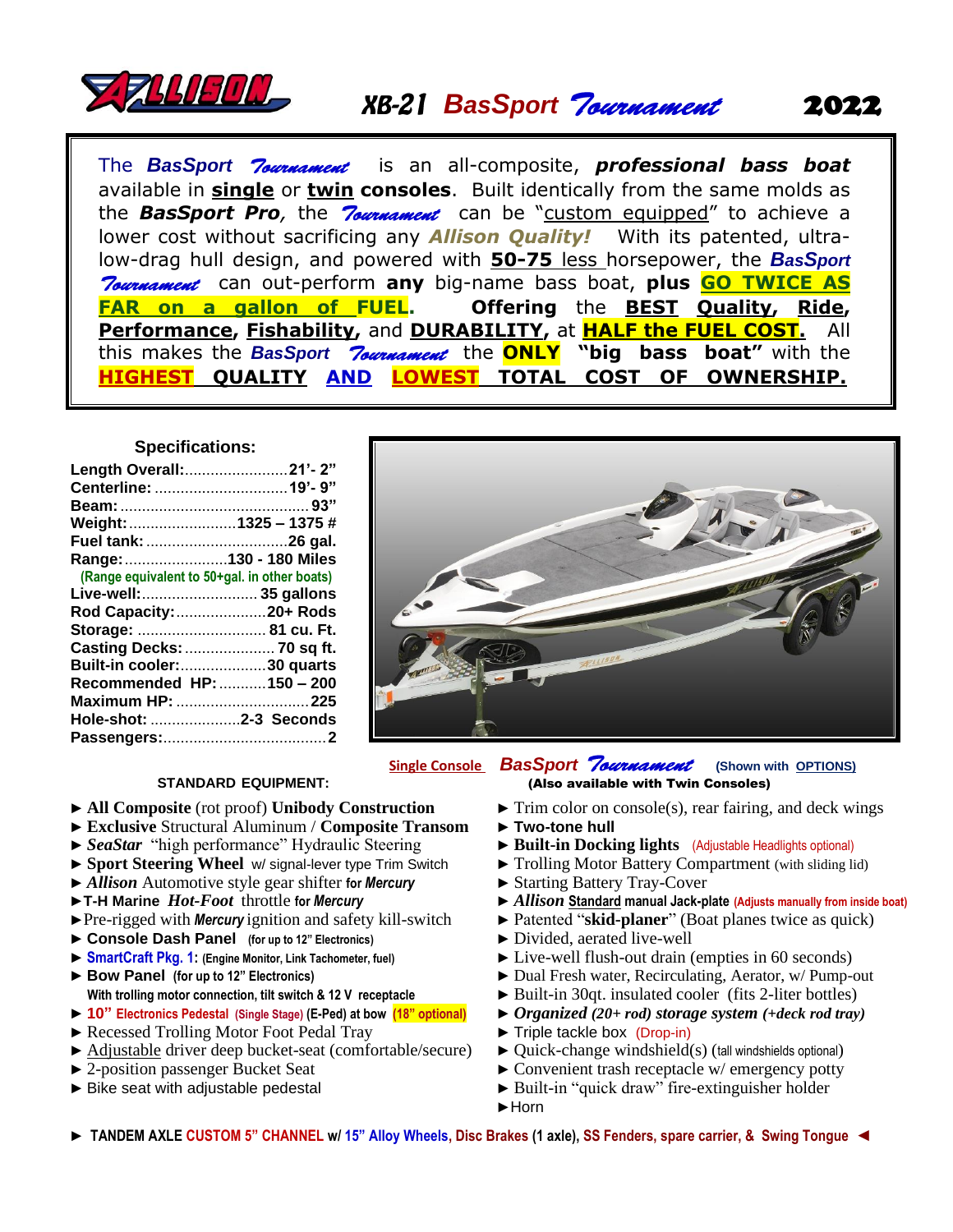| <b>BasSport</b><br>Single Console \$66,000<br>• Custom 5" Channel Tandem Axle Trailer<br>Twin Console<br>Tournament<br>67,000<br>15" Alloy Wheels - Stainless Steel Fenders - Swing Tongue<br><b>COLORS AND TRIM OPTIONS</b><br><b>SEATING</b><br>• Adjustable Driver Bucket Seat • Two position Passenger<br>Standard base color hull and deck . Trim color on the Console,<br><b>STD</b><br><b>Bucket Seat</b><br>• Bike Seat with Adjustable Pedestal<br><b>Rear Fairing, &amp; deck wings</b><br>• Hull Stripe (includes wings)<br><b>STD</b><br>Base Vinyl: $\Box$ Platinum $\Box$ Gray Leather $\Box$ Graphite<br>19<br>• Floor color (Gray Leather or Graphite)<br>20<br>200<br>Custom Seat Colors: (Non-stock) Specify:<br><b>BASE COLORS</b><br><b>Standard Base Colors:</b><br><b>Base vinyl:</b><br>$\Box$ White<br>Platinum<br>1<br>$\perp$<br>$\overline{2}$<br>$\Box$ Gray Leather<br>$\Box$ Graphite<br><b>Optional Base Colors:</b><br>Insert color:<br>$\Box$ Deck 400<br>600<br><b>Hull &amp; Deck</b><br>Hull<br>$\mathsf{L}$<br>900<br>$\mathsf{L}$<br>Third color in "A":<br>3<br><b>Competition Base Colors:</b> $\Box$ Porsche Red $\Box$ Flame Red<br>$\Box$ Lime<br>Bahama Blue □ Bright Yellow<br>$\Box$ Hemi Orange<br>ΙI<br>Rapid blue<br>⊔<br>Monogram colors:<br><b>Hull 800</b><br><b>Deck 500</b><br><b>Hull &amp; Deck 1200</b><br>П<br>$\Box$<br>LΙ<br>$\Box$ Deep Blue<br><b>Dark Base Colors:</b><br>$\Box$ Ruby Red<br>450<br>21<br>Fold-down Seat (with mount & Pedestal Post)<br>$\Box$ Black<br>$\Box$ Charcoal<br>$\Box$ Royal Blue<br>$\overline{22}$<br>350<br>Extra Bike Seat & Adjustable Pedestal<br>ப<br>100<br>23<br>Pneumatic bike seat Pedestal (exchange adj. pedestal)<br><b>Hull 1000</b><br>$\Box$<br>Deck 600<br>П<br><b>Hull &amp; Deck 1500</b><br>TRIM COLORS<br>1" Seat Lift Spacers<br>ப<br>(Pair)<br>80<br>24<br><b>Standard Trim Colors:</b> $\Box$ Porsche Red $\Box$ Flame Red $\Box$ Ruby Red<br>(Mounts driver and passenger seats 1" higher)<br>5<br>□ 1 ½" Seat Lift Spacers<br>100<br>25<br>(Tilt steering recommended)<br><b>Rapid Blue</b><br>$\Box$ Bahama Blue $\Box$ Deep Blue<br>$\Box$ Royal Blue*<br>26 □ Two Position Front Deck Pedestal Mount<br>$\overline{225}$<br>Bright Yellow □ Hemi Orange □ Lime □ Purple<br>White<br>Platinum $\Box$ Gray Leather $\Box$ Graphite<br>$\Box$ Charcoal<br>$\Box$ Black<br><b>RIGGING</b><br>• Pre-rigged for Mercury w/ ignition and safety kill switch<br>$\Box$ CUSTOM MATCH COLORS: (when available)<br>Quote<br>6<br>• SmartCraft (Pkg. 1) (Round monitor, Tach, & fuel)<br><b>STD</b><br>• Hot-Foot Throttle and Allison Gear Shifter.<br>Caution! ◀ Dark colors create excessive heat build-up that will<br>• Built-in Trolling Battery compartment with lid (fits two<br>distort gelcoat surfaces. Avoid excessively dark color schemes.<br>group 31 batteries . Battery tray and cover for starting battery<br>NO WARRANTY on GEL-COAT<br>SOLID BLACK (or solid dark color) hull or deck NOT AVAILABLE. <<br>Throttle & Shifter for: □ Yamaha □<br>100<br>27<br>Evinrude $\Box$ Honda<br><b>DECK COLOR OPTIONS</b><br>140<br>28<br><b>Master Battery cut-off Switch</b><br>400<br><b>Deck Side-stripe</b><br>Wings same as trim color<br>⊔<br>⊔<br>29<br>250<br>$\Box$<br><b>Tilt Steering</b><br>600<br>7<br>with:<br>Wings base color)<br>30<br>250<br><b>Deluxe Steering Wheel</b><br>800<br>Wings third (or fourth) color<br>31<br>200<br>Allison HD Manual Jack-plate<br>(Exchange)<br>300<br>Trim color on Bow panel fairing<br>8<br>⊔<br>32<br>Allison HD Hydraulic Jack-plate<br>850<br>(Exchange)<br>500<br>9<br>Black (third color) on console(s) and rear fairing<br>LI<br>33<br>200<br>Allison 6" jack-plate spacer brackets<br>(Exchange 4")<br>$\Box$ Gray Leather or $\Box$ Graphite 1000<br>• Interior Color Option:<br>35 Gallon Fuel Tank with built-in 3 gal.<br>550<br>34<br>10<br>1200<br>reserve with three-way fuel-valve<br>$\Box$ Charcoal or $\Box$ Black<br>(Textured surfaces on deck)<br>Heavy duty (HD) jack-plate is recommended for engines over 500 pounds.<br><b>Cockpit floor color:</b><br><b>Grav Leather</b><br>Graphite STD<br><b>Pumps/ Livewell</b><br>$\Box$ Other (Specify)<br>11<br>200<br>• 1000 GPH Bilge Pump . Flush-out drain<br>• Automatic Fresh- water/ recirculator, aerating system<br><b>STD</b><br><b>HULL COLOR OPTIONS</b><br>· Back-up livewell Recirculator w/ Pump-out<br><b>Hull Side stripe</b><br>Wings same as trim color<br><b>STD</b><br>$\Box$<br><b>Automatic Bilge Pump</b> (second pump)<br>200<br>35<br>200<br>12<br>with:<br>Wings base color<br>ப<br>with built-in Electronic switch<br>400<br>Wings third (or fourth) color<br><b>Twin Livewell Lids</b><br>300<br>36<br><b>Wide hull-stripe</b><br>(One color to bottom of hull sides)<br>ப<br>13<br>400<br>Tackle<br>(Must select wing color option (14) above)<br>• Triple Tackle Box (Drop-in)<br><b>STD</b><br>Double Stripes two colors upper & lower hull-stripes<br>ப<br>14<br>800<br>Twin Rod Lockers (Port and Starboard) (up to 30-40 rods)<br>(Must select wing color option (14) above)<br>37<br>with 4 Plano Tackle boxes (built in) (Exchange triple-box)<br>450<br><b>Includes 10-rod Quick-draw system</b><br><b>OPTIONS</b><br>150<br>38<br>Triple Tackle Box (Drop-in)<br>(Additional)<br>Console Dash Color: □ Graphite<br>$\Box$ Charcoal<br>15<br><b>Black</b><br>U<br>125<br>Triple Spinner-bait Box (Drop-in)<br>39<br>$\Box$ Charcoal<br><b>Carpet Color &amp; Surge</b><br>$\Box$ Light Gray<br>75<br>40<br>Accessory tray w/ Plano box<br>16<br>□ Custom Color Carpet (Non-stock) (Specify)<br>Tool/ tackle box (built onto battery compt. Lid)<br>40<br>300<br>41<br>Lighting (Must be ordered before production begins)<br><b>Pin Stripes (decal)</b><br><b>STD</b><br>17<br><b>Docking Lights</b><br>(Flush mounted into Hull)<br><b>STD</b><br>Specify:<br>550<br><b>Adjustable Headlights</b><br>42<br>(Exchange)<br>$\square$ Silver<br>18<br><b>Allison Logo Color:</b><br>П<br><b>Gold</b><br><b>LED Compartment Lights</b><br>600<br>43 | <b>2022 RETAIL ORDER FORM</b> | XB-21 BasSport <i>Tournament</i> BASS BOATS<br>January 2022 |  |
|--------------------------------------------------------------------------------------------------------------------------------------------------------------------------------------------------------------------------------------------------------------------------------------------------------------------------------------------------------------------------------------------------------------------------------------------------------------------------------------------------------------------------------------------------------------------------------------------------------------------------------------------------------------------------------------------------------------------------------------------------------------------------------------------------------------------------------------------------------------------------------------------------------------------------------------------------------------------------------------------------------------------------------------------------------------------------------------------------------------------------------------------------------------------------------------------------------------------------------------------------------------------------------------------------------------------------------------------------------------------------------------------------------------------------------------------------------------------------------------------------------------------------------------------------------------------------------------------------------------------------------------------------------------------------------------------------------------------------------------------------------------------------------------------------------------------------------------------------------------------------------------------------------------------------------------------------------------------------------------------------------------------------------------------------------------------------------------------------------------------------------------------------------------------------------------------------------------------------------------------------------------------------------------------------------------------------------------------------------------------------------------------------------------------------------------------------------------------------------------------------------------------------------------------------------------------------------------------------------------------------------------------------------------------------------------------------------------------------------------------------------------------------------------------------------------------------------------------------------------------------------------------------------------------------------------------------------------------------------------------------------------------------------------------------------------------------------------------------------------------------------------------------------------------------------------------------------------------------------------------------------------------------------------------------------------------------------------------------------------------------------------------------------------------------------------------------------------------------------------------------------------------------------------------------------------------------------------------------------------------------------------------------------------------------------------------------------------------------------------------------------------------------------------------------------------------------------------------------------------------------------------------------------------------------------------------------------------------------------------------------------------------------------------------------------------------------------------------------------------------------------------------------------------------------------------------------------------------------------------------------------------------------------------------------------------------------------------------------------------------------------------------------------------------------------------------------------------------------------------------------------------------------------------------------------------------------------------------------------------------------------------------------------------------------------------------------------------------------------------------------------------------------------------------------------------------------------------------------------------------------------------------------------------------------------------------------------------------------------------------------------------------------------------------------------------------------------------------------------------------------------------------------------------------------------------------------------------------------------------------------------------------------------------------------------------------------------------------------------------------------------------------------------------------------------------------------------------------------------------------------------------------------------------------------------------------------------------------------------------------------------------------------------------------------------------------------------------------------------------------------------------------------------------------------------------------------------------------------------------------------------------------------------------------------------------------------------------------------------------------------------------------------------------------------------------------------------------------------------------------------------------|-------------------------------|-------------------------------------------------------------|--|
|                                                                                                                                                                                                                                                                                                                                                                                                                                                                                                                                                                                                                                                                                                                                                                                                                                                                                                                                                                                                                                                                                                                                                                                                                                                                                                                                                                                                                                                                                                                                                                                                                                                                                                                                                                                                                                                                                                                                                                                                                                                                                                                                                                                                                                                                                                                                                                                                                                                                                                                                                                                                                                                                                                                                                                                                                                                                                                                                                                                                                                                                                                                                                                                                                                                                                                                                                                                                                                                                                                                                                                                                                                                                                                                                                                                                                                                                                                                                                                                                                                                                                                                                                                                                                                                                                                                                                                                                                                                                                                                                                                                                                                                                                                                                                                                                                                                                                                                                                                                                                                                                                                                                                                                                                                                                                                                                                                                                                                                                                                                                                                                                                                                                                                                                                                                                                                                                                                                                                                                                                                                                                                                                      |                               |                                                             |  |
|                                                                                                                                                                                                                                                                                                                                                                                                                                                                                                                                                                                                                                                                                                                                                                                                                                                                                                                                                                                                                                                                                                                                                                                                                                                                                                                                                                                                                                                                                                                                                                                                                                                                                                                                                                                                                                                                                                                                                                                                                                                                                                                                                                                                                                                                                                                                                                                                                                                                                                                                                                                                                                                                                                                                                                                                                                                                                                                                                                                                                                                                                                                                                                                                                                                                                                                                                                                                                                                                                                                                                                                                                                                                                                                                                                                                                                                                                                                                                                                                                                                                                                                                                                                                                                                                                                                                                                                                                                                                                                                                                                                                                                                                                                                                                                                                                                                                                                                                                                                                                                                                                                                                                                                                                                                                                                                                                                                                                                                                                                                                                                                                                                                                                                                                                                                                                                                                                                                                                                                                                                                                                                                                      |                               |                                                             |  |
|                                                                                                                                                                                                                                                                                                                                                                                                                                                                                                                                                                                                                                                                                                                                                                                                                                                                                                                                                                                                                                                                                                                                                                                                                                                                                                                                                                                                                                                                                                                                                                                                                                                                                                                                                                                                                                                                                                                                                                                                                                                                                                                                                                                                                                                                                                                                                                                                                                                                                                                                                                                                                                                                                                                                                                                                                                                                                                                                                                                                                                                                                                                                                                                                                                                                                                                                                                                                                                                                                                                                                                                                                                                                                                                                                                                                                                                                                                                                                                                                                                                                                                                                                                                                                                                                                                                                                                                                                                                                                                                                                                                                                                                                                                                                                                                                                                                                                                                                                                                                                                                                                                                                                                                                                                                                                                                                                                                                                                                                                                                                                                                                                                                                                                                                                                                                                                                                                                                                                                                                                                                                                                                                      |                               |                                                             |  |
|                                                                                                                                                                                                                                                                                                                                                                                                                                                                                                                                                                                                                                                                                                                                                                                                                                                                                                                                                                                                                                                                                                                                                                                                                                                                                                                                                                                                                                                                                                                                                                                                                                                                                                                                                                                                                                                                                                                                                                                                                                                                                                                                                                                                                                                                                                                                                                                                                                                                                                                                                                                                                                                                                                                                                                                                                                                                                                                                                                                                                                                                                                                                                                                                                                                                                                                                                                                                                                                                                                                                                                                                                                                                                                                                                                                                                                                                                                                                                                                                                                                                                                                                                                                                                                                                                                                                                                                                                                                                                                                                                                                                                                                                                                                                                                                                                                                                                                                                                                                                                                                                                                                                                                                                                                                                                                                                                                                                                                                                                                                                                                                                                                                                                                                                                                                                                                                                                                                                                                                                                                                                                                                                      |                               |                                                             |  |
|                                                                                                                                                                                                                                                                                                                                                                                                                                                                                                                                                                                                                                                                                                                                                                                                                                                                                                                                                                                                                                                                                                                                                                                                                                                                                                                                                                                                                                                                                                                                                                                                                                                                                                                                                                                                                                                                                                                                                                                                                                                                                                                                                                                                                                                                                                                                                                                                                                                                                                                                                                                                                                                                                                                                                                                                                                                                                                                                                                                                                                                                                                                                                                                                                                                                                                                                                                                                                                                                                                                                                                                                                                                                                                                                                                                                                                                                                                                                                                                                                                                                                                                                                                                                                                                                                                                                                                                                                                                                                                                                                                                                                                                                                                                                                                                                                                                                                                                                                                                                                                                                                                                                                                                                                                                                                                                                                                                                                                                                                                                                                                                                                                                                                                                                                                                                                                                                                                                                                                                                                                                                                                                                      |                               |                                                             |  |
|                                                                                                                                                                                                                                                                                                                                                                                                                                                                                                                                                                                                                                                                                                                                                                                                                                                                                                                                                                                                                                                                                                                                                                                                                                                                                                                                                                                                                                                                                                                                                                                                                                                                                                                                                                                                                                                                                                                                                                                                                                                                                                                                                                                                                                                                                                                                                                                                                                                                                                                                                                                                                                                                                                                                                                                                                                                                                                                                                                                                                                                                                                                                                                                                                                                                                                                                                                                                                                                                                                                                                                                                                                                                                                                                                                                                                                                                                                                                                                                                                                                                                                                                                                                                                                                                                                                                                                                                                                                                                                                                                                                                                                                                                                                                                                                                                                                                                                                                                                                                                                                                                                                                                                                                                                                                                                                                                                                                                                                                                                                                                                                                                                                                                                                                                                                                                                                                                                                                                                                                                                                                                                                                      |                               |                                                             |  |
|                                                                                                                                                                                                                                                                                                                                                                                                                                                                                                                                                                                                                                                                                                                                                                                                                                                                                                                                                                                                                                                                                                                                                                                                                                                                                                                                                                                                                                                                                                                                                                                                                                                                                                                                                                                                                                                                                                                                                                                                                                                                                                                                                                                                                                                                                                                                                                                                                                                                                                                                                                                                                                                                                                                                                                                                                                                                                                                                                                                                                                                                                                                                                                                                                                                                                                                                                                                                                                                                                                                                                                                                                                                                                                                                                                                                                                                                                                                                                                                                                                                                                                                                                                                                                                                                                                                                                                                                                                                                                                                                                                                                                                                                                                                                                                                                                                                                                                                                                                                                                                                                                                                                                                                                                                                                                                                                                                                                                                                                                                                                                                                                                                                                                                                                                                                                                                                                                                                                                                                                                                                                                                                                      |                               |                                                             |  |
|                                                                                                                                                                                                                                                                                                                                                                                                                                                                                                                                                                                                                                                                                                                                                                                                                                                                                                                                                                                                                                                                                                                                                                                                                                                                                                                                                                                                                                                                                                                                                                                                                                                                                                                                                                                                                                                                                                                                                                                                                                                                                                                                                                                                                                                                                                                                                                                                                                                                                                                                                                                                                                                                                                                                                                                                                                                                                                                                                                                                                                                                                                                                                                                                                                                                                                                                                                                                                                                                                                                                                                                                                                                                                                                                                                                                                                                                                                                                                                                                                                                                                                                                                                                                                                                                                                                                                                                                                                                                                                                                                                                                                                                                                                                                                                                                                                                                                                                                                                                                                                                                                                                                                                                                                                                                                                                                                                                                                                                                                                                                                                                                                                                                                                                                                                                                                                                                                                                                                                                                                                                                                                                                      |                               |                                                             |  |
|                                                                                                                                                                                                                                                                                                                                                                                                                                                                                                                                                                                                                                                                                                                                                                                                                                                                                                                                                                                                                                                                                                                                                                                                                                                                                                                                                                                                                                                                                                                                                                                                                                                                                                                                                                                                                                                                                                                                                                                                                                                                                                                                                                                                                                                                                                                                                                                                                                                                                                                                                                                                                                                                                                                                                                                                                                                                                                                                                                                                                                                                                                                                                                                                                                                                                                                                                                                                                                                                                                                                                                                                                                                                                                                                                                                                                                                                                                                                                                                                                                                                                                                                                                                                                                                                                                                                                                                                                                                                                                                                                                                                                                                                                                                                                                                                                                                                                                                                                                                                                                                                                                                                                                                                                                                                                                                                                                                                                                                                                                                                                                                                                                                                                                                                                                                                                                                                                                                                                                                                                                                                                                                                      |                               |                                                             |  |
|                                                                                                                                                                                                                                                                                                                                                                                                                                                                                                                                                                                                                                                                                                                                                                                                                                                                                                                                                                                                                                                                                                                                                                                                                                                                                                                                                                                                                                                                                                                                                                                                                                                                                                                                                                                                                                                                                                                                                                                                                                                                                                                                                                                                                                                                                                                                                                                                                                                                                                                                                                                                                                                                                                                                                                                                                                                                                                                                                                                                                                                                                                                                                                                                                                                                                                                                                                                                                                                                                                                                                                                                                                                                                                                                                                                                                                                                                                                                                                                                                                                                                                                                                                                                                                                                                                                                                                                                                                                                                                                                                                                                                                                                                                                                                                                                                                                                                                                                                                                                                                                                                                                                                                                                                                                                                                                                                                                                                                                                                                                                                                                                                                                                                                                                                                                                                                                                                                                                                                                                                                                                                                                                      |                               |                                                             |  |
|                                                                                                                                                                                                                                                                                                                                                                                                                                                                                                                                                                                                                                                                                                                                                                                                                                                                                                                                                                                                                                                                                                                                                                                                                                                                                                                                                                                                                                                                                                                                                                                                                                                                                                                                                                                                                                                                                                                                                                                                                                                                                                                                                                                                                                                                                                                                                                                                                                                                                                                                                                                                                                                                                                                                                                                                                                                                                                                                                                                                                                                                                                                                                                                                                                                                                                                                                                                                                                                                                                                                                                                                                                                                                                                                                                                                                                                                                                                                                                                                                                                                                                                                                                                                                                                                                                                                                                                                                                                                                                                                                                                                                                                                                                                                                                                                                                                                                                                                                                                                                                                                                                                                                                                                                                                                                                                                                                                                                                                                                                                                                                                                                                                                                                                                                                                                                                                                                                                                                                                                                                                                                                                                      |                               |                                                             |  |
|                                                                                                                                                                                                                                                                                                                                                                                                                                                                                                                                                                                                                                                                                                                                                                                                                                                                                                                                                                                                                                                                                                                                                                                                                                                                                                                                                                                                                                                                                                                                                                                                                                                                                                                                                                                                                                                                                                                                                                                                                                                                                                                                                                                                                                                                                                                                                                                                                                                                                                                                                                                                                                                                                                                                                                                                                                                                                                                                                                                                                                                                                                                                                                                                                                                                                                                                                                                                                                                                                                                                                                                                                                                                                                                                                                                                                                                                                                                                                                                                                                                                                                                                                                                                                                                                                                                                                                                                                                                                                                                                                                                                                                                                                                                                                                                                                                                                                                                                                                                                                                                                                                                                                                                                                                                                                                                                                                                                                                                                                                                                                                                                                                                                                                                                                                                                                                                                                                                                                                                                                                                                                                                                      |                               |                                                             |  |
|                                                                                                                                                                                                                                                                                                                                                                                                                                                                                                                                                                                                                                                                                                                                                                                                                                                                                                                                                                                                                                                                                                                                                                                                                                                                                                                                                                                                                                                                                                                                                                                                                                                                                                                                                                                                                                                                                                                                                                                                                                                                                                                                                                                                                                                                                                                                                                                                                                                                                                                                                                                                                                                                                                                                                                                                                                                                                                                                                                                                                                                                                                                                                                                                                                                                                                                                                                                                                                                                                                                                                                                                                                                                                                                                                                                                                                                                                                                                                                                                                                                                                                                                                                                                                                                                                                                                                                                                                                                                                                                                                                                                                                                                                                                                                                                                                                                                                                                                                                                                                                                                                                                                                                                                                                                                                                                                                                                                                                                                                                                                                                                                                                                                                                                                                                                                                                                                                                                                                                                                                                                                                                                                      |                               |                                                             |  |
|                                                                                                                                                                                                                                                                                                                                                                                                                                                                                                                                                                                                                                                                                                                                                                                                                                                                                                                                                                                                                                                                                                                                                                                                                                                                                                                                                                                                                                                                                                                                                                                                                                                                                                                                                                                                                                                                                                                                                                                                                                                                                                                                                                                                                                                                                                                                                                                                                                                                                                                                                                                                                                                                                                                                                                                                                                                                                                                                                                                                                                                                                                                                                                                                                                                                                                                                                                                                                                                                                                                                                                                                                                                                                                                                                                                                                                                                                                                                                                                                                                                                                                                                                                                                                                                                                                                                                                                                                                                                                                                                                                                                                                                                                                                                                                                                                                                                                                                                                                                                                                                                                                                                                                                                                                                                                                                                                                                                                                                                                                                                                                                                                                                                                                                                                                                                                                                                                                                                                                                                                                                                                                                                      |                               |                                                             |  |
|                                                                                                                                                                                                                                                                                                                                                                                                                                                                                                                                                                                                                                                                                                                                                                                                                                                                                                                                                                                                                                                                                                                                                                                                                                                                                                                                                                                                                                                                                                                                                                                                                                                                                                                                                                                                                                                                                                                                                                                                                                                                                                                                                                                                                                                                                                                                                                                                                                                                                                                                                                                                                                                                                                                                                                                                                                                                                                                                                                                                                                                                                                                                                                                                                                                                                                                                                                                                                                                                                                                                                                                                                                                                                                                                                                                                                                                                                                                                                                                                                                                                                                                                                                                                                                                                                                                                                                                                                                                                                                                                                                                                                                                                                                                                                                                                                                                                                                                                                                                                                                                                                                                                                                                                                                                                                                                                                                                                                                                                                                                                                                                                                                                                                                                                                                                                                                                                                                                                                                                                                                                                                                                                      |                               |                                                             |  |
|                                                                                                                                                                                                                                                                                                                                                                                                                                                                                                                                                                                                                                                                                                                                                                                                                                                                                                                                                                                                                                                                                                                                                                                                                                                                                                                                                                                                                                                                                                                                                                                                                                                                                                                                                                                                                                                                                                                                                                                                                                                                                                                                                                                                                                                                                                                                                                                                                                                                                                                                                                                                                                                                                                                                                                                                                                                                                                                                                                                                                                                                                                                                                                                                                                                                                                                                                                                                                                                                                                                                                                                                                                                                                                                                                                                                                                                                                                                                                                                                                                                                                                                                                                                                                                                                                                                                                                                                                                                                                                                                                                                                                                                                                                                                                                                                                                                                                                                                                                                                                                                                                                                                                                                                                                                                                                                                                                                                                                                                                                                                                                                                                                                                                                                                                                                                                                                                                                                                                                                                                                                                                                                                      |                               |                                                             |  |
|                                                                                                                                                                                                                                                                                                                                                                                                                                                                                                                                                                                                                                                                                                                                                                                                                                                                                                                                                                                                                                                                                                                                                                                                                                                                                                                                                                                                                                                                                                                                                                                                                                                                                                                                                                                                                                                                                                                                                                                                                                                                                                                                                                                                                                                                                                                                                                                                                                                                                                                                                                                                                                                                                                                                                                                                                                                                                                                                                                                                                                                                                                                                                                                                                                                                                                                                                                                                                                                                                                                                                                                                                                                                                                                                                                                                                                                                                                                                                                                                                                                                                                                                                                                                                                                                                                                                                                                                                                                                                                                                                                                                                                                                                                                                                                                                                                                                                                                                                                                                                                                                                                                                                                                                                                                                                                                                                                                                                                                                                                                                                                                                                                                                                                                                                                                                                                                                                                                                                                                                                                                                                                                                      |                               |                                                             |  |
|                                                                                                                                                                                                                                                                                                                                                                                                                                                                                                                                                                                                                                                                                                                                                                                                                                                                                                                                                                                                                                                                                                                                                                                                                                                                                                                                                                                                                                                                                                                                                                                                                                                                                                                                                                                                                                                                                                                                                                                                                                                                                                                                                                                                                                                                                                                                                                                                                                                                                                                                                                                                                                                                                                                                                                                                                                                                                                                                                                                                                                                                                                                                                                                                                                                                                                                                                                                                                                                                                                                                                                                                                                                                                                                                                                                                                                                                                                                                                                                                                                                                                                                                                                                                                                                                                                                                                                                                                                                                                                                                                                                                                                                                                                                                                                                                                                                                                                                                                                                                                                                                                                                                                                                                                                                                                                                                                                                                                                                                                                                                                                                                                                                                                                                                                                                                                                                                                                                                                                                                                                                                                                                                      |                               |                                                             |  |
|                                                                                                                                                                                                                                                                                                                                                                                                                                                                                                                                                                                                                                                                                                                                                                                                                                                                                                                                                                                                                                                                                                                                                                                                                                                                                                                                                                                                                                                                                                                                                                                                                                                                                                                                                                                                                                                                                                                                                                                                                                                                                                                                                                                                                                                                                                                                                                                                                                                                                                                                                                                                                                                                                                                                                                                                                                                                                                                                                                                                                                                                                                                                                                                                                                                                                                                                                                                                                                                                                                                                                                                                                                                                                                                                                                                                                                                                                                                                                                                                                                                                                                                                                                                                                                                                                                                                                                                                                                                                                                                                                                                                                                                                                                                                                                                                                                                                                                                                                                                                                                                                                                                                                                                                                                                                                                                                                                                                                                                                                                                                                                                                                                                                                                                                                                                                                                                                                                                                                                                                                                                                                                                                      |                               |                                                             |  |
|                                                                                                                                                                                                                                                                                                                                                                                                                                                                                                                                                                                                                                                                                                                                                                                                                                                                                                                                                                                                                                                                                                                                                                                                                                                                                                                                                                                                                                                                                                                                                                                                                                                                                                                                                                                                                                                                                                                                                                                                                                                                                                                                                                                                                                                                                                                                                                                                                                                                                                                                                                                                                                                                                                                                                                                                                                                                                                                                                                                                                                                                                                                                                                                                                                                                                                                                                                                                                                                                                                                                                                                                                                                                                                                                                                                                                                                                                                                                                                                                                                                                                                                                                                                                                                                                                                                                                                                                                                                                                                                                                                                                                                                                                                                                                                                                                                                                                                                                                                                                                                                                                                                                                                                                                                                                                                                                                                                                                                                                                                                                                                                                                                                                                                                                                                                                                                                                                                                                                                                                                                                                                                                                      |                               |                                                             |  |
|                                                                                                                                                                                                                                                                                                                                                                                                                                                                                                                                                                                                                                                                                                                                                                                                                                                                                                                                                                                                                                                                                                                                                                                                                                                                                                                                                                                                                                                                                                                                                                                                                                                                                                                                                                                                                                                                                                                                                                                                                                                                                                                                                                                                                                                                                                                                                                                                                                                                                                                                                                                                                                                                                                                                                                                                                                                                                                                                                                                                                                                                                                                                                                                                                                                                                                                                                                                                                                                                                                                                                                                                                                                                                                                                                                                                                                                                                                                                                                                                                                                                                                                                                                                                                                                                                                                                                                                                                                                                                                                                                                                                                                                                                                                                                                                                                                                                                                                                                                                                                                                                                                                                                                                                                                                                                                                                                                                                                                                                                                                                                                                                                                                                                                                                                                                                                                                                                                                                                                                                                                                                                                                                      |                               |                                                             |  |
|                                                                                                                                                                                                                                                                                                                                                                                                                                                                                                                                                                                                                                                                                                                                                                                                                                                                                                                                                                                                                                                                                                                                                                                                                                                                                                                                                                                                                                                                                                                                                                                                                                                                                                                                                                                                                                                                                                                                                                                                                                                                                                                                                                                                                                                                                                                                                                                                                                                                                                                                                                                                                                                                                                                                                                                                                                                                                                                                                                                                                                                                                                                                                                                                                                                                                                                                                                                                                                                                                                                                                                                                                                                                                                                                                                                                                                                                                                                                                                                                                                                                                                                                                                                                                                                                                                                                                                                                                                                                                                                                                                                                                                                                                                                                                                                                                                                                                                                                                                                                                                                                                                                                                                                                                                                                                                                                                                                                                                                                                                                                                                                                                                                                                                                                                                                                                                                                                                                                                                                                                                                                                                                                      |                               |                                                             |  |
|                                                                                                                                                                                                                                                                                                                                                                                                                                                                                                                                                                                                                                                                                                                                                                                                                                                                                                                                                                                                                                                                                                                                                                                                                                                                                                                                                                                                                                                                                                                                                                                                                                                                                                                                                                                                                                                                                                                                                                                                                                                                                                                                                                                                                                                                                                                                                                                                                                                                                                                                                                                                                                                                                                                                                                                                                                                                                                                                                                                                                                                                                                                                                                                                                                                                                                                                                                                                                                                                                                                                                                                                                                                                                                                                                                                                                                                                                                                                                                                                                                                                                                                                                                                                                                                                                                                                                                                                                                                                                                                                                                                                                                                                                                                                                                                                                                                                                                                                                                                                                                                                                                                                                                                                                                                                                                                                                                                                                                                                                                                                                                                                                                                                                                                                                                                                                                                                                                                                                                                                                                                                                                                                      |                               |                                                             |  |
|                                                                                                                                                                                                                                                                                                                                                                                                                                                                                                                                                                                                                                                                                                                                                                                                                                                                                                                                                                                                                                                                                                                                                                                                                                                                                                                                                                                                                                                                                                                                                                                                                                                                                                                                                                                                                                                                                                                                                                                                                                                                                                                                                                                                                                                                                                                                                                                                                                                                                                                                                                                                                                                                                                                                                                                                                                                                                                                                                                                                                                                                                                                                                                                                                                                                                                                                                                                                                                                                                                                                                                                                                                                                                                                                                                                                                                                                                                                                                                                                                                                                                                                                                                                                                                                                                                                                                                                                                                                                                                                                                                                                                                                                                                                                                                                                                                                                                                                                                                                                                                                                                                                                                                                                                                                                                                                                                                                                                                                                                                                                                                                                                                                                                                                                                                                                                                                                                                                                                                                                                                                                                                                                      |                               |                                                             |  |
|                                                                                                                                                                                                                                                                                                                                                                                                                                                                                                                                                                                                                                                                                                                                                                                                                                                                                                                                                                                                                                                                                                                                                                                                                                                                                                                                                                                                                                                                                                                                                                                                                                                                                                                                                                                                                                                                                                                                                                                                                                                                                                                                                                                                                                                                                                                                                                                                                                                                                                                                                                                                                                                                                                                                                                                                                                                                                                                                                                                                                                                                                                                                                                                                                                                                                                                                                                                                                                                                                                                                                                                                                                                                                                                                                                                                                                                                                                                                                                                                                                                                                                                                                                                                                                                                                                                                                                                                                                                                                                                                                                                                                                                                                                                                                                                                                                                                                                                                                                                                                                                                                                                                                                                                                                                                                                                                                                                                                                                                                                                                                                                                                                                                                                                                                                                                                                                                                                                                                                                                                                                                                                                                      |                               |                                                             |  |
|                                                                                                                                                                                                                                                                                                                                                                                                                                                                                                                                                                                                                                                                                                                                                                                                                                                                                                                                                                                                                                                                                                                                                                                                                                                                                                                                                                                                                                                                                                                                                                                                                                                                                                                                                                                                                                                                                                                                                                                                                                                                                                                                                                                                                                                                                                                                                                                                                                                                                                                                                                                                                                                                                                                                                                                                                                                                                                                                                                                                                                                                                                                                                                                                                                                                                                                                                                                                                                                                                                                                                                                                                                                                                                                                                                                                                                                                                                                                                                                                                                                                                                                                                                                                                                                                                                                                                                                                                                                                                                                                                                                                                                                                                                                                                                                                                                                                                                                                                                                                                                                                                                                                                                                                                                                                                                                                                                                                                                                                                                                                                                                                                                                                                                                                                                                                                                                                                                                                                                                                                                                                                                                                      |                               |                                                             |  |
|                                                                                                                                                                                                                                                                                                                                                                                                                                                                                                                                                                                                                                                                                                                                                                                                                                                                                                                                                                                                                                                                                                                                                                                                                                                                                                                                                                                                                                                                                                                                                                                                                                                                                                                                                                                                                                                                                                                                                                                                                                                                                                                                                                                                                                                                                                                                                                                                                                                                                                                                                                                                                                                                                                                                                                                                                                                                                                                                                                                                                                                                                                                                                                                                                                                                                                                                                                                                                                                                                                                                                                                                                                                                                                                                                                                                                                                                                                                                                                                                                                                                                                                                                                                                                                                                                                                                                                                                                                                                                                                                                                                                                                                                                                                                                                                                                                                                                                                                                                                                                                                                                                                                                                                                                                                                                                                                                                                                                                                                                                                                                                                                                                                                                                                                                                                                                                                                                                                                                                                                                                                                                                                                      |                               |                                                             |  |
|                                                                                                                                                                                                                                                                                                                                                                                                                                                                                                                                                                                                                                                                                                                                                                                                                                                                                                                                                                                                                                                                                                                                                                                                                                                                                                                                                                                                                                                                                                                                                                                                                                                                                                                                                                                                                                                                                                                                                                                                                                                                                                                                                                                                                                                                                                                                                                                                                                                                                                                                                                                                                                                                                                                                                                                                                                                                                                                                                                                                                                                                                                                                                                                                                                                                                                                                                                                                                                                                                                                                                                                                                                                                                                                                                                                                                                                                                                                                                                                                                                                                                                                                                                                                                                                                                                                                                                                                                                                                                                                                                                                                                                                                                                                                                                                                                                                                                                                                                                                                                                                                                                                                                                                                                                                                                                                                                                                                                                                                                                                                                                                                                                                                                                                                                                                                                                                                                                                                                                                                                                                                                                                                      |                               |                                                             |  |
|                                                                                                                                                                                                                                                                                                                                                                                                                                                                                                                                                                                                                                                                                                                                                                                                                                                                                                                                                                                                                                                                                                                                                                                                                                                                                                                                                                                                                                                                                                                                                                                                                                                                                                                                                                                                                                                                                                                                                                                                                                                                                                                                                                                                                                                                                                                                                                                                                                                                                                                                                                                                                                                                                                                                                                                                                                                                                                                                                                                                                                                                                                                                                                                                                                                                                                                                                                                                                                                                                                                                                                                                                                                                                                                                                                                                                                                                                                                                                                                                                                                                                                                                                                                                                                                                                                                                                                                                                                                                                                                                                                                                                                                                                                                                                                                                                                                                                                                                                                                                                                                                                                                                                                                                                                                                                                                                                                                                                                                                                                                                                                                                                                                                                                                                                                                                                                                                                                                                                                                                                                                                                                                                      |                               |                                                             |  |
|                                                                                                                                                                                                                                                                                                                                                                                                                                                                                                                                                                                                                                                                                                                                                                                                                                                                                                                                                                                                                                                                                                                                                                                                                                                                                                                                                                                                                                                                                                                                                                                                                                                                                                                                                                                                                                                                                                                                                                                                                                                                                                                                                                                                                                                                                                                                                                                                                                                                                                                                                                                                                                                                                                                                                                                                                                                                                                                                                                                                                                                                                                                                                                                                                                                                                                                                                                                                                                                                                                                                                                                                                                                                                                                                                                                                                                                                                                                                                                                                                                                                                                                                                                                                                                                                                                                                                                                                                                                                                                                                                                                                                                                                                                                                                                                                                                                                                                                                                                                                                                                                                                                                                                                                                                                                                                                                                                                                                                                                                                                                                                                                                                                                                                                                                                                                                                                                                                                                                                                                                                                                                                                                      |                               |                                                             |  |
|                                                                                                                                                                                                                                                                                                                                                                                                                                                                                                                                                                                                                                                                                                                                                                                                                                                                                                                                                                                                                                                                                                                                                                                                                                                                                                                                                                                                                                                                                                                                                                                                                                                                                                                                                                                                                                                                                                                                                                                                                                                                                                                                                                                                                                                                                                                                                                                                                                                                                                                                                                                                                                                                                                                                                                                                                                                                                                                                                                                                                                                                                                                                                                                                                                                                                                                                                                                                                                                                                                                                                                                                                                                                                                                                                                                                                                                                                                                                                                                                                                                                                                                                                                                                                                                                                                                                                                                                                                                                                                                                                                                                                                                                                                                                                                                                                                                                                                                                                                                                                                                                                                                                                                                                                                                                                                                                                                                                                                                                                                                                                                                                                                                                                                                                                                                                                                                                                                                                                                                                                                                                                                                                      |                               |                                                             |  |
|                                                                                                                                                                                                                                                                                                                                                                                                                                                                                                                                                                                                                                                                                                                                                                                                                                                                                                                                                                                                                                                                                                                                                                                                                                                                                                                                                                                                                                                                                                                                                                                                                                                                                                                                                                                                                                                                                                                                                                                                                                                                                                                                                                                                                                                                                                                                                                                                                                                                                                                                                                                                                                                                                                                                                                                                                                                                                                                                                                                                                                                                                                                                                                                                                                                                                                                                                                                                                                                                                                                                                                                                                                                                                                                                                                                                                                                                                                                                                                                                                                                                                                                                                                                                                                                                                                                                                                                                                                                                                                                                                                                                                                                                                                                                                                                                                                                                                                                                                                                                                                                                                                                                                                                                                                                                                                                                                                                                                                                                                                                                                                                                                                                                                                                                                                                                                                                                                                                                                                                                                                                                                                                                      |                               |                                                             |  |
|                                                                                                                                                                                                                                                                                                                                                                                                                                                                                                                                                                                                                                                                                                                                                                                                                                                                                                                                                                                                                                                                                                                                                                                                                                                                                                                                                                                                                                                                                                                                                                                                                                                                                                                                                                                                                                                                                                                                                                                                                                                                                                                                                                                                                                                                                                                                                                                                                                                                                                                                                                                                                                                                                                                                                                                                                                                                                                                                                                                                                                                                                                                                                                                                                                                                                                                                                                                                                                                                                                                                                                                                                                                                                                                                                                                                                                                                                                                                                                                                                                                                                                                                                                                                                                                                                                                                                                                                                                                                                                                                                                                                                                                                                                                                                                                                                                                                                                                                                                                                                                                                                                                                                                                                                                                                                                                                                                                                                                                                                                                                                                                                                                                                                                                                                                                                                                                                                                                                                                                                                                                                                                                                      |                               |                                                             |  |
|                                                                                                                                                                                                                                                                                                                                                                                                                                                                                                                                                                                                                                                                                                                                                                                                                                                                                                                                                                                                                                                                                                                                                                                                                                                                                                                                                                                                                                                                                                                                                                                                                                                                                                                                                                                                                                                                                                                                                                                                                                                                                                                                                                                                                                                                                                                                                                                                                                                                                                                                                                                                                                                                                                                                                                                                                                                                                                                                                                                                                                                                                                                                                                                                                                                                                                                                                                                                                                                                                                                                                                                                                                                                                                                                                                                                                                                                                                                                                                                                                                                                                                                                                                                                                                                                                                                                                                                                                                                                                                                                                                                                                                                                                                                                                                                                                                                                                                                                                                                                                                                                                                                                                                                                                                                                                                                                                                                                                                                                                                                                                                                                                                                                                                                                                                                                                                                                                                                                                                                                                                                                                                                                      |                               |                                                             |  |
|                                                                                                                                                                                                                                                                                                                                                                                                                                                                                                                                                                                                                                                                                                                                                                                                                                                                                                                                                                                                                                                                                                                                                                                                                                                                                                                                                                                                                                                                                                                                                                                                                                                                                                                                                                                                                                                                                                                                                                                                                                                                                                                                                                                                                                                                                                                                                                                                                                                                                                                                                                                                                                                                                                                                                                                                                                                                                                                                                                                                                                                                                                                                                                                                                                                                                                                                                                                                                                                                                                                                                                                                                                                                                                                                                                                                                                                                                                                                                                                                                                                                                                                                                                                                                                                                                                                                                                                                                                                                                                                                                                                                                                                                                                                                                                                                                                                                                                                                                                                                                                                                                                                                                                                                                                                                                                                                                                                                                                                                                                                                                                                                                                                                                                                                                                                                                                                                                                                                                                                                                                                                                                                                      |                               |                                                             |  |
|                                                                                                                                                                                                                                                                                                                                                                                                                                                                                                                                                                                                                                                                                                                                                                                                                                                                                                                                                                                                                                                                                                                                                                                                                                                                                                                                                                                                                                                                                                                                                                                                                                                                                                                                                                                                                                                                                                                                                                                                                                                                                                                                                                                                                                                                                                                                                                                                                                                                                                                                                                                                                                                                                                                                                                                                                                                                                                                                                                                                                                                                                                                                                                                                                                                                                                                                                                                                                                                                                                                                                                                                                                                                                                                                                                                                                                                                                                                                                                                                                                                                                                                                                                                                                                                                                                                                                                                                                                                                                                                                                                                                                                                                                                                                                                                                                                                                                                                                                                                                                                                                                                                                                                                                                                                                                                                                                                                                                                                                                                                                                                                                                                                                                                                                                                                                                                                                                                                                                                                                                                                                                                                                      |                               |                                                             |  |
|                                                                                                                                                                                                                                                                                                                                                                                                                                                                                                                                                                                                                                                                                                                                                                                                                                                                                                                                                                                                                                                                                                                                                                                                                                                                                                                                                                                                                                                                                                                                                                                                                                                                                                                                                                                                                                                                                                                                                                                                                                                                                                                                                                                                                                                                                                                                                                                                                                                                                                                                                                                                                                                                                                                                                                                                                                                                                                                                                                                                                                                                                                                                                                                                                                                                                                                                                                                                                                                                                                                                                                                                                                                                                                                                                                                                                                                                                                                                                                                                                                                                                                                                                                                                                                                                                                                                                                                                                                                                                                                                                                                                                                                                                                                                                                                                                                                                                                                                                                                                                                                                                                                                                                                                                                                                                                                                                                                                                                                                                                                                                                                                                                                                                                                                                                                                                                                                                                                                                                                                                                                                                                                                      |                               |                                                             |  |
|                                                                                                                                                                                                                                                                                                                                                                                                                                                                                                                                                                                                                                                                                                                                                                                                                                                                                                                                                                                                                                                                                                                                                                                                                                                                                                                                                                                                                                                                                                                                                                                                                                                                                                                                                                                                                                                                                                                                                                                                                                                                                                                                                                                                                                                                                                                                                                                                                                                                                                                                                                                                                                                                                                                                                                                                                                                                                                                                                                                                                                                                                                                                                                                                                                                                                                                                                                                                                                                                                                                                                                                                                                                                                                                                                                                                                                                                                                                                                                                                                                                                                                                                                                                                                                                                                                                                                                                                                                                                                                                                                                                                                                                                                                                                                                                                                                                                                                                                                                                                                                                                                                                                                                                                                                                                                                                                                                                                                                                                                                                                                                                                                                                                                                                                                                                                                                                                                                                                                                                                                                                                                                                                      |                               |                                                             |  |
|                                                                                                                                                                                                                                                                                                                                                                                                                                                                                                                                                                                                                                                                                                                                                                                                                                                                                                                                                                                                                                                                                                                                                                                                                                                                                                                                                                                                                                                                                                                                                                                                                                                                                                                                                                                                                                                                                                                                                                                                                                                                                                                                                                                                                                                                                                                                                                                                                                                                                                                                                                                                                                                                                                                                                                                                                                                                                                                                                                                                                                                                                                                                                                                                                                                                                                                                                                                                                                                                                                                                                                                                                                                                                                                                                                                                                                                                                                                                                                                                                                                                                                                                                                                                                                                                                                                                                                                                                                                                                                                                                                                                                                                                                                                                                                                                                                                                                                                                                                                                                                                                                                                                                                                                                                                                                                                                                                                                                                                                                                                                                                                                                                                                                                                                                                                                                                                                                                                                                                                                                                                                                                                                      |                               |                                                             |  |
|                                                                                                                                                                                                                                                                                                                                                                                                                                                                                                                                                                                                                                                                                                                                                                                                                                                                                                                                                                                                                                                                                                                                                                                                                                                                                                                                                                                                                                                                                                                                                                                                                                                                                                                                                                                                                                                                                                                                                                                                                                                                                                                                                                                                                                                                                                                                                                                                                                                                                                                                                                                                                                                                                                                                                                                                                                                                                                                                                                                                                                                                                                                                                                                                                                                                                                                                                                                                                                                                                                                                                                                                                                                                                                                                                                                                                                                                                                                                                                                                                                                                                                                                                                                                                                                                                                                                                                                                                                                                                                                                                                                                                                                                                                                                                                                                                                                                                                                                                                                                                                                                                                                                                                                                                                                                                                                                                                                                                                                                                                                                                                                                                                                                                                                                                                                                                                                                                                                                                                                                                                                                                                                                      |                               |                                                             |  |
|                                                                                                                                                                                                                                                                                                                                                                                                                                                                                                                                                                                                                                                                                                                                                                                                                                                                                                                                                                                                                                                                                                                                                                                                                                                                                                                                                                                                                                                                                                                                                                                                                                                                                                                                                                                                                                                                                                                                                                                                                                                                                                                                                                                                                                                                                                                                                                                                                                                                                                                                                                                                                                                                                                                                                                                                                                                                                                                                                                                                                                                                                                                                                                                                                                                                                                                                                                                                                                                                                                                                                                                                                                                                                                                                                                                                                                                                                                                                                                                                                                                                                                                                                                                                                                                                                                                                                                                                                                                                                                                                                                                                                                                                                                                                                                                                                                                                                                                                                                                                                                                                                                                                                                                                                                                                                                                                                                                                                                                                                                                                                                                                                                                                                                                                                                                                                                                                                                                                                                                                                                                                                                                                      |                               |                                                             |  |
|                                                                                                                                                                                                                                                                                                                                                                                                                                                                                                                                                                                                                                                                                                                                                                                                                                                                                                                                                                                                                                                                                                                                                                                                                                                                                                                                                                                                                                                                                                                                                                                                                                                                                                                                                                                                                                                                                                                                                                                                                                                                                                                                                                                                                                                                                                                                                                                                                                                                                                                                                                                                                                                                                                                                                                                                                                                                                                                                                                                                                                                                                                                                                                                                                                                                                                                                                                                                                                                                                                                                                                                                                                                                                                                                                                                                                                                                                                                                                                                                                                                                                                                                                                                                                                                                                                                                                                                                                                                                                                                                                                                                                                                                                                                                                                                                                                                                                                                                                                                                                                                                                                                                                                                                                                                                                                                                                                                                                                                                                                                                                                                                                                                                                                                                                                                                                                                                                                                                                                                                                                                                                                                                      |                               |                                                             |  |
|                                                                                                                                                                                                                                                                                                                                                                                                                                                                                                                                                                                                                                                                                                                                                                                                                                                                                                                                                                                                                                                                                                                                                                                                                                                                                                                                                                                                                                                                                                                                                                                                                                                                                                                                                                                                                                                                                                                                                                                                                                                                                                                                                                                                                                                                                                                                                                                                                                                                                                                                                                                                                                                                                                                                                                                                                                                                                                                                                                                                                                                                                                                                                                                                                                                                                                                                                                                                                                                                                                                                                                                                                                                                                                                                                                                                                                                                                                                                                                                                                                                                                                                                                                                                                                                                                                                                                                                                                                                                                                                                                                                                                                                                                                                                                                                                                                                                                                                                                                                                                                                                                                                                                                                                                                                                                                                                                                                                                                                                                                                                                                                                                                                                                                                                                                                                                                                                                                                                                                                                                                                                                                                                      |                               |                                                             |  |
|                                                                                                                                                                                                                                                                                                                                                                                                                                                                                                                                                                                                                                                                                                                                                                                                                                                                                                                                                                                                                                                                                                                                                                                                                                                                                                                                                                                                                                                                                                                                                                                                                                                                                                                                                                                                                                                                                                                                                                                                                                                                                                                                                                                                                                                                                                                                                                                                                                                                                                                                                                                                                                                                                                                                                                                                                                                                                                                                                                                                                                                                                                                                                                                                                                                                                                                                                                                                                                                                                                                                                                                                                                                                                                                                                                                                                                                                                                                                                                                                                                                                                                                                                                                                                                                                                                                                                                                                                                                                                                                                                                                                                                                                                                                                                                                                                                                                                                                                                                                                                                                                                                                                                                                                                                                                                                                                                                                                                                                                                                                                                                                                                                                                                                                                                                                                                                                                                                                                                                                                                                                                                                                                      |                               |                                                             |  |
|                                                                                                                                                                                                                                                                                                                                                                                                                                                                                                                                                                                                                                                                                                                                                                                                                                                                                                                                                                                                                                                                                                                                                                                                                                                                                                                                                                                                                                                                                                                                                                                                                                                                                                                                                                                                                                                                                                                                                                                                                                                                                                                                                                                                                                                                                                                                                                                                                                                                                                                                                                                                                                                                                                                                                                                                                                                                                                                                                                                                                                                                                                                                                                                                                                                                                                                                                                                                                                                                                                                                                                                                                                                                                                                                                                                                                                                                                                                                                                                                                                                                                                                                                                                                                                                                                                                                                                                                                                                                                                                                                                                                                                                                                                                                                                                                                                                                                                                                                                                                                                                                                                                                                                                                                                                                                                                                                                                                                                                                                                                                                                                                                                                                                                                                                                                                                                                                                                                                                                                                                                                                                                                                      |                               |                                                             |  |
|                                                                                                                                                                                                                                                                                                                                                                                                                                                                                                                                                                                                                                                                                                                                                                                                                                                                                                                                                                                                                                                                                                                                                                                                                                                                                                                                                                                                                                                                                                                                                                                                                                                                                                                                                                                                                                                                                                                                                                                                                                                                                                                                                                                                                                                                                                                                                                                                                                                                                                                                                                                                                                                                                                                                                                                                                                                                                                                                                                                                                                                                                                                                                                                                                                                                                                                                                                                                                                                                                                                                                                                                                                                                                                                                                                                                                                                                                                                                                                                                                                                                                                                                                                                                                                                                                                                                                                                                                                                                                                                                                                                                                                                                                                                                                                                                                                                                                                                                                                                                                                                                                                                                                                                                                                                                                                                                                                                                                                                                                                                                                                                                                                                                                                                                                                                                                                                                                                                                                                                                                                                                                                                                      |                               |                                                             |  |
|                                                                                                                                                                                                                                                                                                                                                                                                                                                                                                                                                                                                                                                                                                                                                                                                                                                                                                                                                                                                                                                                                                                                                                                                                                                                                                                                                                                                                                                                                                                                                                                                                                                                                                                                                                                                                                                                                                                                                                                                                                                                                                                                                                                                                                                                                                                                                                                                                                                                                                                                                                                                                                                                                                                                                                                                                                                                                                                                                                                                                                                                                                                                                                                                                                                                                                                                                                                                                                                                                                                                                                                                                                                                                                                                                                                                                                                                                                                                                                                                                                                                                                                                                                                                                                                                                                                                                                                                                                                                                                                                                                                                                                                                                                                                                                                                                                                                                                                                                                                                                                                                                                                                                                                                                                                                                                                                                                                                                                                                                                                                                                                                                                                                                                                                                                                                                                                                                                                                                                                                                                                                                                                                      |                               |                                                             |  |
|                                                                                                                                                                                                                                                                                                                                                                                                                                                                                                                                                                                                                                                                                                                                                                                                                                                                                                                                                                                                                                                                                                                                                                                                                                                                                                                                                                                                                                                                                                                                                                                                                                                                                                                                                                                                                                                                                                                                                                                                                                                                                                                                                                                                                                                                                                                                                                                                                                                                                                                                                                                                                                                                                                                                                                                                                                                                                                                                                                                                                                                                                                                                                                                                                                                                                                                                                                                                                                                                                                                                                                                                                                                                                                                                                                                                                                                                                                                                                                                                                                                                                                                                                                                                                                                                                                                                                                                                                                                                                                                                                                                                                                                                                                                                                                                                                                                                                                                                                                                                                                                                                                                                                                                                                                                                                                                                                                                                                                                                                                                                                                                                                                                                                                                                                                                                                                                                                                                                                                                                                                                                                                                                      |                               |                                                             |  |
|                                                                                                                                                                                                                                                                                                                                                                                                                                                                                                                                                                                                                                                                                                                                                                                                                                                                                                                                                                                                                                                                                                                                                                                                                                                                                                                                                                                                                                                                                                                                                                                                                                                                                                                                                                                                                                                                                                                                                                                                                                                                                                                                                                                                                                                                                                                                                                                                                                                                                                                                                                                                                                                                                                                                                                                                                                                                                                                                                                                                                                                                                                                                                                                                                                                                                                                                                                                                                                                                                                                                                                                                                                                                                                                                                                                                                                                                                                                                                                                                                                                                                                                                                                                                                                                                                                                                                                                                                                                                                                                                                                                                                                                                                                                                                                                                                                                                                                                                                                                                                                                                                                                                                                                                                                                                                                                                                                                                                                                                                                                                                                                                                                                                                                                                                                                                                                                                                                                                                                                                                                                                                                                                      |                               |                                                             |  |
|                                                                                                                                                                                                                                                                                                                                                                                                                                                                                                                                                                                                                                                                                                                                                                                                                                                                                                                                                                                                                                                                                                                                                                                                                                                                                                                                                                                                                                                                                                                                                                                                                                                                                                                                                                                                                                                                                                                                                                                                                                                                                                                                                                                                                                                                                                                                                                                                                                                                                                                                                                                                                                                                                                                                                                                                                                                                                                                                                                                                                                                                                                                                                                                                                                                                                                                                                                                                                                                                                                                                                                                                                                                                                                                                                                                                                                                                                                                                                                                                                                                                                                                                                                                                                                                                                                                                                                                                                                                                                                                                                                                                                                                                                                                                                                                                                                                                                                                                                                                                                                                                                                                                                                                                                                                                                                                                                                                                                                                                                                                                                                                                                                                                                                                                                                                                                                                                                                                                                                                                                                                                                                                                      |                               |                                                             |  |
|                                                                                                                                                                                                                                                                                                                                                                                                                                                                                                                                                                                                                                                                                                                                                                                                                                                                                                                                                                                                                                                                                                                                                                                                                                                                                                                                                                                                                                                                                                                                                                                                                                                                                                                                                                                                                                                                                                                                                                                                                                                                                                                                                                                                                                                                                                                                                                                                                                                                                                                                                                                                                                                                                                                                                                                                                                                                                                                                                                                                                                                                                                                                                                                                                                                                                                                                                                                                                                                                                                                                                                                                                                                                                                                                                                                                                                                                                                                                                                                                                                                                                                                                                                                                                                                                                                                                                                                                                                                                                                                                                                                                                                                                                                                                                                                                                                                                                                                                                                                                                                                                                                                                                                                                                                                                                                                                                                                                                                                                                                                                                                                                                                                                                                                                                                                                                                                                                                                                                                                                                                                                                                                                      |                               |                                                             |  |
|                                                                                                                                                                                                                                                                                                                                                                                                                                                                                                                                                                                                                                                                                                                                                                                                                                                                                                                                                                                                                                                                                                                                                                                                                                                                                                                                                                                                                                                                                                                                                                                                                                                                                                                                                                                                                                                                                                                                                                                                                                                                                                                                                                                                                                                                                                                                                                                                                                                                                                                                                                                                                                                                                                                                                                                                                                                                                                                                                                                                                                                                                                                                                                                                                                                                                                                                                                                                                                                                                                                                                                                                                                                                                                                                                                                                                                                                                                                                                                                                                                                                                                                                                                                                                                                                                                                                                                                                                                                                                                                                                                                                                                                                                                                                                                                                                                                                                                                                                                                                                                                                                                                                                                                                                                                                                                                                                                                                                                                                                                                                                                                                                                                                                                                                                                                                                                                                                                                                                                                                                                                                                                                                      |                               |                                                             |  |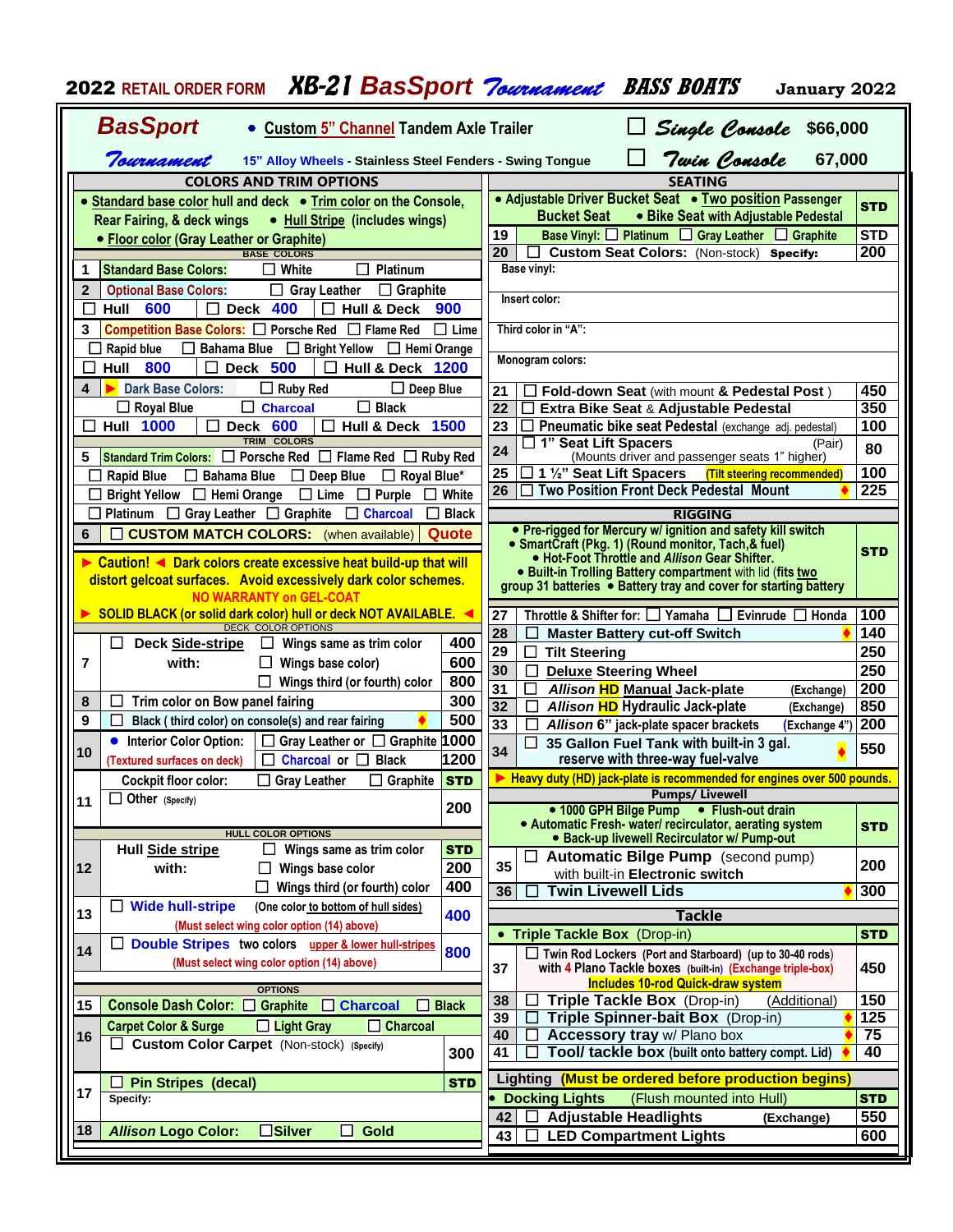| <b>Smart-Craft INSTRUMENTATION</b>                                                                                                              | Windshields |                                                                                                |            |  |  |
|-------------------------------------------------------------------------------------------------------------------------------------------------|-------------|------------------------------------------------------------------------------------------------|------------|--|--|
| Package 1: Round Monitor Gauge,                                                                                                                 |             | <b>Standard Short (Quick-Change) windshield(s)</b><br><b>STD</b>                               |            |  |  |
| 44<br>Link Tachometer, & fuel gauge                                                                                                             | <b>STD</b>  | 53<br>Tall Windshield<br>(Exchange/ single console)                                            | 50         |  |  |
|                                                                                                                                                 |             | 54<br>Tall Windshields<br>(Exchange/ twin consoles)                                            | 100        |  |  |
| Package 2:<br>45                                                                                                                                | 175         | 55<br><b>Spare Windshield</b><br>(Short)<br>each                                               | 250        |  |  |
| 2 Round Monitor Gauges and fuel gauge                                                                                                           |             | 56<br><b>Spare Windshield</b><br>(Short)<br>pair                                               | 450        |  |  |
| Merc Monitor ECO, (no NMEA 2000)<br>Package 3:                                                                                                  |             | 57<br><b>Spare Windshield</b><br>(Tall)<br>each                                                | 300        |  |  |
| 46<br>plus Link Tachometer and fuel gauge                                                                                                       | 230         | 58<br><b>Spare Windshield</b><br>(Tall)<br>pair                                                | 550        |  |  |
|                                                                                                                                                 |             | <b>Accessories (Installed)</b>                                                                 |            |  |  |
| Package 4: Merc Monitor level 1<br>47                                                                                                           | 325         | 10" E-Ped (Electronics Pedestal)                                                               | <b>STD</b> |  |  |
| plus Link Tachometer and fuel gauge                                                                                                             |             | 18" E-Ped (Electronics Pedestal)<br>$\mathbf{I}$<br>59                                         | 400        |  |  |
| Package 5: Merc Monitor level 2                                                                                                                 | 425         | (For up to 12" electronics)<br>(Exchange)                                                      |            |  |  |
| 48<br>plus Link Tachometer and fuel gauge                                                                                                       |             | 60<br>Deluxe 22" Fish Measuring Rule                                                           | 125        |  |  |
| Package 6: Merc Monitor level 1                                                                                                                 |             | 61<br>Deluxe Tool Holder/ Cup Holders<br>(pair)                                                | 150        |  |  |
| 49<br>plus 2nd. Merc Monitor ECO and fuel gauge                                                                                                 | 725         | 62<br>Retractable Rod Buckle $\Box$ Port side 125<br><b>Starboard side</b><br>$\mathbf{L}$     | 125        |  |  |
|                                                                                                                                                 |             | 63<br>2nd Stern Light Receptacle (Port-side)                                                   | 45         |  |  |
| Package 7: Merc Monitor level 2<br>50                                                                                                           | 825         | 64<br><b>LED Deck Courtesy Lights at bow panel</b>                                             | 150        |  |  |
| plus 2nd. Merc Monitor ECO and fuel gauge                                                                                                       |             | <b>Stainless boarding/ swim Rails</b><br>l I<br>65<br>(mounted at stern to assist in boarding) | 300        |  |  |
| 51<br><b>Exchange link tach for System Tach</b>                                                                                                 | 250         | $\mathsf{I}$                                                                                   |            |  |  |
| 52<br><b>Other Small SmartCraft link Gauge Specify:</b>                                                                                         | 100         | Stealth Battery Charging System<br>Charges all batteries on the run<br>66                      | 700        |  |  |
| Merc Monitor levels 1 & 2 and system tach come with NMEA 2000 support,<br>will display engine gauges on screen of Lowrance Live and Humminbird. |             | 67<br><b>KeelShield Keel Protector</b>                                                         | 300        |  |  |
|                                                                                                                                                 |             | <b>Soft-Touch Custom Boat Cover</b><br>68<br>(Gray)                                            | 1050       |  |  |
|                                                                                                                                                 |             | <b>Soft-Touch Custom Boat Cover</b><br>69<br>(Other Colors)                                    | 1250       |  |  |
| Merc Monitor level 2 displays speed, distance, and gas mileage.                                                                                 |             |                                                                                                |            |  |  |

## **ELECTRONICS and TROLLING MOTORS**

|                                                                                         | <b>LOWRANCE</b>                                                                                        |                |                        |                   |                      |                       |  |
|-----------------------------------------------------------------------------------------|--------------------------------------------------------------------------------------------------------|----------------|------------------------|-------------------|----------------------|-----------------------|--|
|                                                                                         | <b>ELECTRONICS UNIT</b>                                                                                | <b>Console</b> | <b>Bow / 10" E-Ped</b> | Bow / $18"$ E-Ped | Gunnel 3rd Unit      |                       |  |
| 70                                                                                      | Elite 9 FS                                                                                             | $\Box$ 1710    | 1560                   | $\square$ 1660    | $\Box$ 1850          | <b>Networking and</b> |  |
| 71                                                                                      | Elite 9 FS w/ active image                                                                             | $\sqrt{2140}$  |                        |                   |                      | transducers are       |  |
| 72                                                                                      | 9-Live                                                                                                 |                | 2720                   | $\Box$ 2820       | 3030<br>$\mathsf{L}$ | <b>OPTIONAL on</b>    |  |
| 73                                                                                      | 9- Live w/ active image                                                                                | $\Box$ 3070    |                        |                   |                      | gunnel mounted        |  |
| 74                                                                                      | 12-Live                                                                                                |                |                        | $\Box$ 4310       | 4500<br>l 1          | units.                |  |
| 75                                                                                      | 12- Live w/ active image                                                                               | 4680           |                        |                   |                      |                       |  |
| 140<br><b>TE 47" LOWRANCE GHOST 24/36V Trolling Motor</b> (no NMEA)<br>3990<br>76<br>78 |                                                                                                        |                |                        |                   |                      |                       |  |
| Electronics networking (2-units)                                                        |                                                                                                        |                |                        |                   |                      |                       |  |
| 77                                                                                      | 240<br>410<br>NMEA 2000 Network<br>79<br>Point-One GPS antenna w/built-in compass (NEMA 2000 required) |                |                        |                   |                      |                       |  |
|                                                                                         |                                                                                                        |                |                        |                   |                      |                       |  |

|                                                                                                                                  | <b>HUMMINBIRD</b>                                                                                   |                |                        |                        |                            |      |                          |
|----------------------------------------------------------------------------------------------------------------------------------|-----------------------------------------------------------------------------------------------------|----------------|------------------------|------------------------|----------------------------|------|--------------------------|
|                                                                                                                                  |                                                                                                     |                |                        |                        |                            |      |                          |
|                                                                                                                                  | <b>ELECTRONICS UNIT</b>                                                                             | <b>Console</b> | <b>Bow / 10" E-Ped</b> | <b>Bow / 18" E-Ped</b> | Gunnel 3rd Unit            |      |                          |
| 80                                                                                                                               | Helix 10                                                                                            | 1800           |                        |                        | 1840<br>ΙI                 |      |                          |
| 81                                                                                                                               | Helix 10 MSI                                                                                        | 2840           |                        |                        | 2570 cho<br>$\blacksquare$ |      | <b>Networking and</b>    |
| 82                                                                                                                               | Helix 10 MDI Cho                                                                                    |                | 1640<br>$\mathsf{L}$   | $\Box$ 1740            |                            |      | <b>Transducers are</b>   |
| 83                                                                                                                               | Helix 12                                                                                            | 2610           |                        |                        | 2640                       |      | <b>OPTIONAL on</b>       |
| 84                                                                                                                               | Helix 12 MSI                                                                                        | 3380           |                        |                        | $\square$ 3110 cho         |      | gunnel mounted           |
| 85                                                                                                                               | Helix 12 MDI Cho                                                                                    |                | 2450                   | 2550                   |                            |      | units.                   |
|                                                                                                                                  |                                                                                                     |                |                        |                        |                            |      |                          |
| 86                                                                                                                               | Solix 10 MSI                                                                                        | 3300           |                        |                        | 2880 cho<br>$\mathbf{I}$   |      |                          |
| 87                                                                                                                               | Solix 10 MDI Cho                                                                                    |                | $\square$ 2610         | $\Box$ 2710            |                            |      | <b>Other Electronics</b> |
| 88                                                                                                                               | Solix 12 MSI                                                                                        | 3790           |                        |                        | 3410 cho<br>$\mathbf{I}$   |      | available on             |
| 89                                                                                                                               | Solix 12 MDI Cho                                                                                    |                | $\Box$ 3100            | 3200                   |                            |      | request.                 |
|                                                                                                                                  |                                                                                                     |                |                        |                        |                            |      |                          |
| 90                                                                                                                               | 45" MINNKOTA ULTREX 24V Trolling motor with I-pilot (no link)<br>$\Box$                             |                |                        |                        |                            | 3230 |                          |
| 91                                                                                                                               | 45" MINNKOTA ULTREX 36V Trolling motor with I-pilot (no link)<br>$\Box$                             |                |                        |                        |                            | 3330 |                          |
| 92                                                                                                                               | 4000<br>45" MINNKOTA ULTRERA 24V Trolling motor with I-pilot (no link) (includes mounting kit)<br>П |                |                        |                        |                            |      |                          |
| 93                                                                                                                               | Mounting Kit for MinnKota Ulterra trolling motor and foot pedal<br>240<br>(Included with Ulterra)   |                |                        |                        |                            |      |                          |
|                                                                                                                                  |                                                                                                     |                |                        |                        |                            |      |                          |
| Networking of MinnKota trolling motors to electronics (bow & console)<br>480<br>For 2 Helix units and trolling motor<br>ΙI<br>94 |                                                                                                     |                |                        |                        |                            |      |                          |
|                                                                                                                                  | (Includes 5-port switch, 2 cables, and labor)<br>430<br>For 2 Solix units and trolling motor        |                |                        |                        |                            |      |                          |
|                                                                                                                                  |                                                                                                     |                |                        |                        |                            |      |                          |
|                                                                                                                                  | The installation of customer supplied electronics and trolling motors are not available.            |                |                        |                        |                            |      |                          |

ı